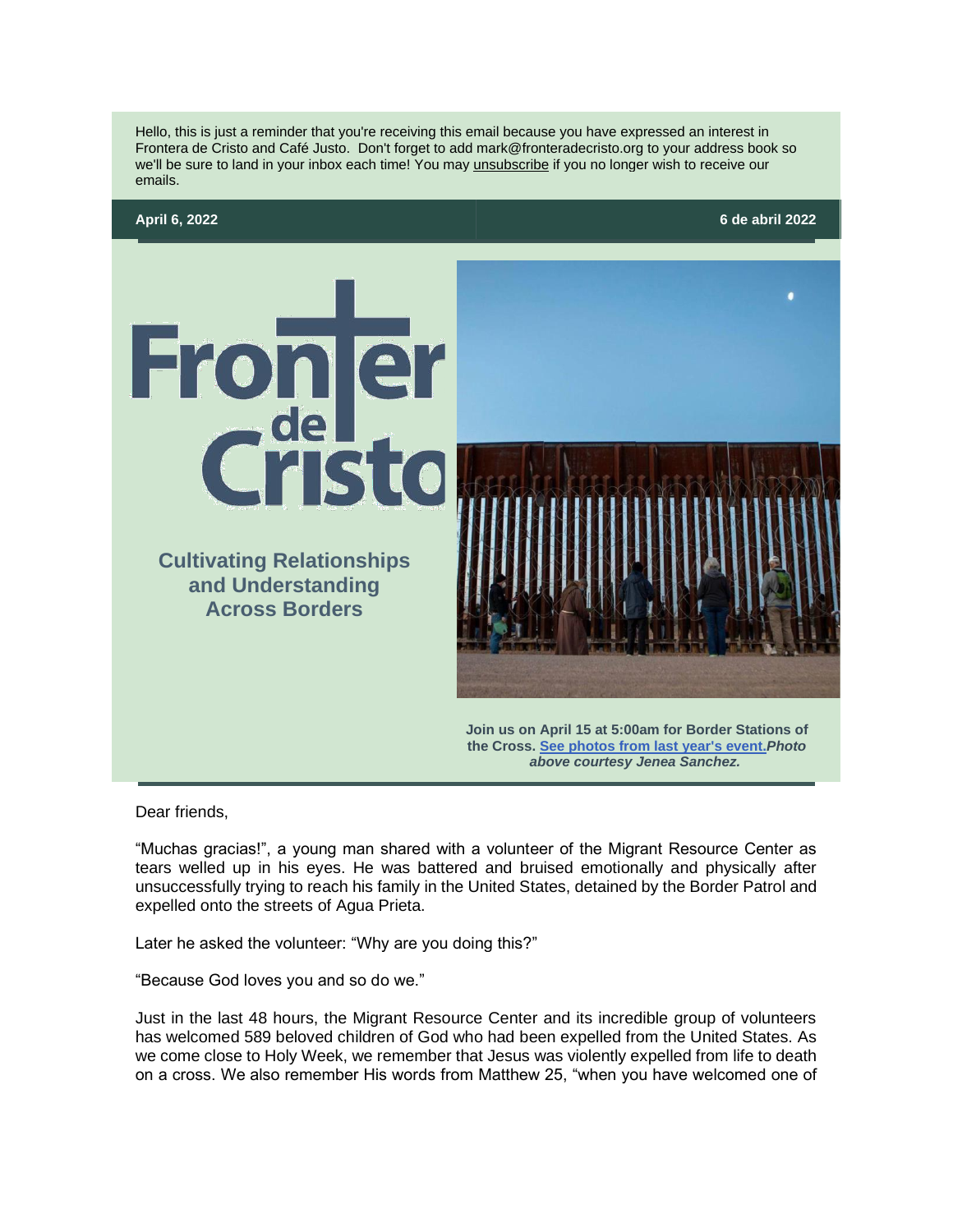the least of these, you have welcomed me; and when you have not welcomed, you have not welcomed me."

Thank you for joining the community of DouglaPrieta in choosing welcome. Your prayers, words of encouragement, donations of socks, underwear, and money are a blessing.

Peace, Mark & Joca

### **Join the Migrant Resource Center in Choosing Welcome**

**Forty high school students and teachers from the Menaul School** in Albuquerque, New Mexico, are spending this week with us in ministry. CATPSIC is leading four classes in tamale making for this delegation from 13 different countries. Today they made more than 40 dozen delicious tamales that will be shared with the guests of the Migrant Resource Center. The MRC's wonderful team of volunteers have welcomed more than 400 men and women in the last 36 hours alone, and more than 14,000 since the beginning of the year.

Please join our binational community as **[We Choose Welcome!](https://fronteradecristo.networkforgood.com/projects/127056-join-us-as-we-choose-welcome)**



### **"Is He Illegal?"**

a letter from Miriam Maldonado & Mark Adams, as published in *Mission Connection*s by the Presbyterian Mission Agency, March 29, 2022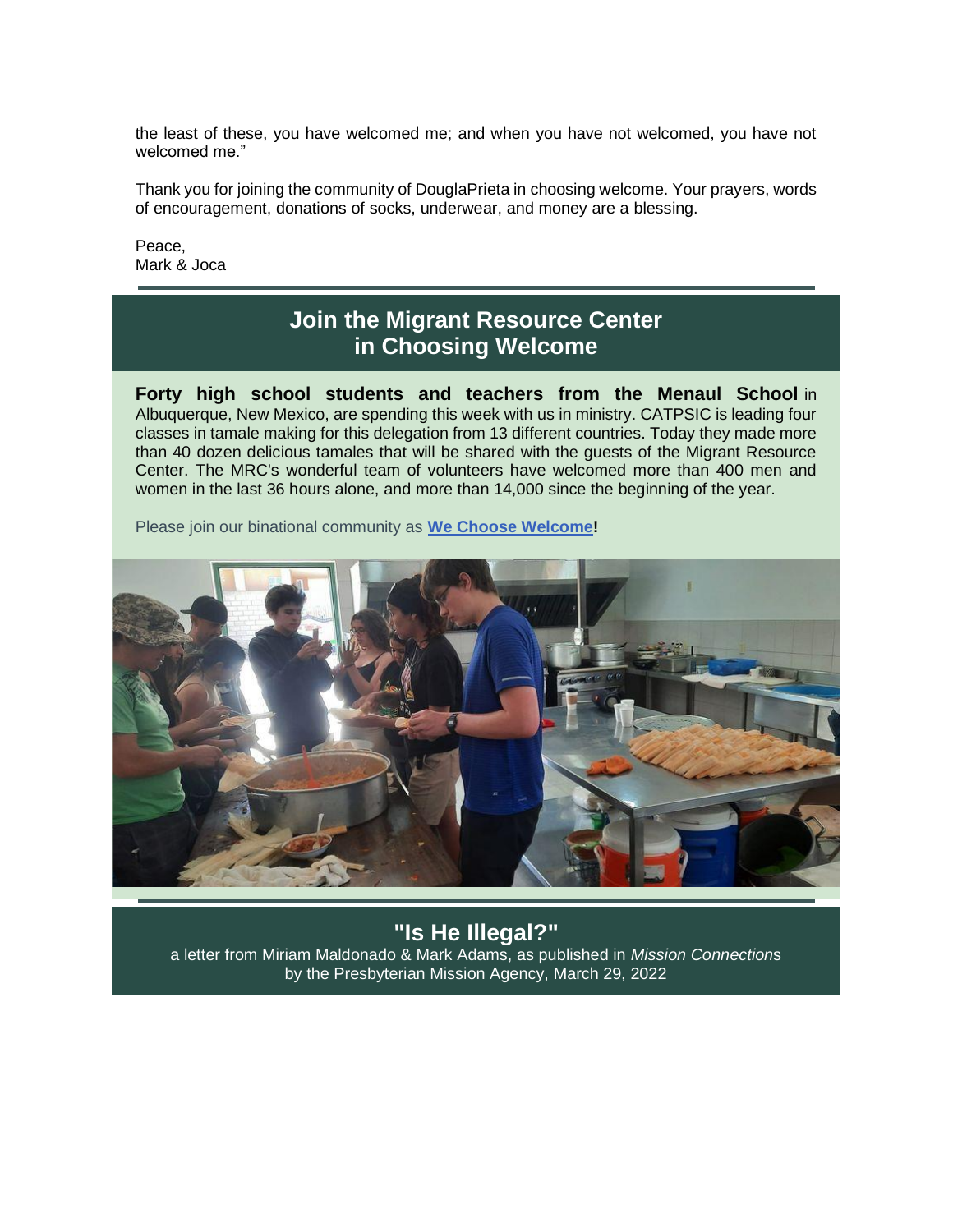#### **"Is he illegal?" asked the 911 dispatcher.**

"No, he is a human being created in the image of God, beloved by God. Send an ambulance now!" should have been my response. But that was not what I said.

While Adrian Gonzalez and I were serving our 8 p.m. to midnight volunteer shift at the Migrant Resource Center in Agua Prieta, Sonora, a man entered the center and was obviously concerned. He reported that his nephew had called him to say that that there was a young man who had been bitten by a rattlesnake and needed help.

"He is 200 meters south of mile marker 384 on Highway 80," he told us with urgency. Being right on the border, my cell phone had a U.S. signal, and I called 911 to report what seemed to be a potentially life-threatening situation.

#### *[Continue reading the story](https://www.presbyterianmission.org/ministries/missionconnections/letter/is-he-illegal/)*



**Nathan and Miriam pause before the cross that marks the place where the young man, Juan Diego, was bitten by a rattlesnake. [School Sisters of Notre Dame Pilgrimage of](https://crossplanting.wordpress.com/blog/?fbclid=IwAR1Z0zCQPdJmgeqazc92NYSYSphfb8sIB4SUjdLturqcXoGYwBbAxwBnxD0)  [Remembrance.](https://crossplanting.wordpress.com/blog/?fbclid=IwAR1Z0zCQPdJmgeqazc92NYSYSphfb8sIB4SUjdLturqcXoGYwBbAxwBnxD0)**

### **Friday, April 15 Border Stations of the Cross**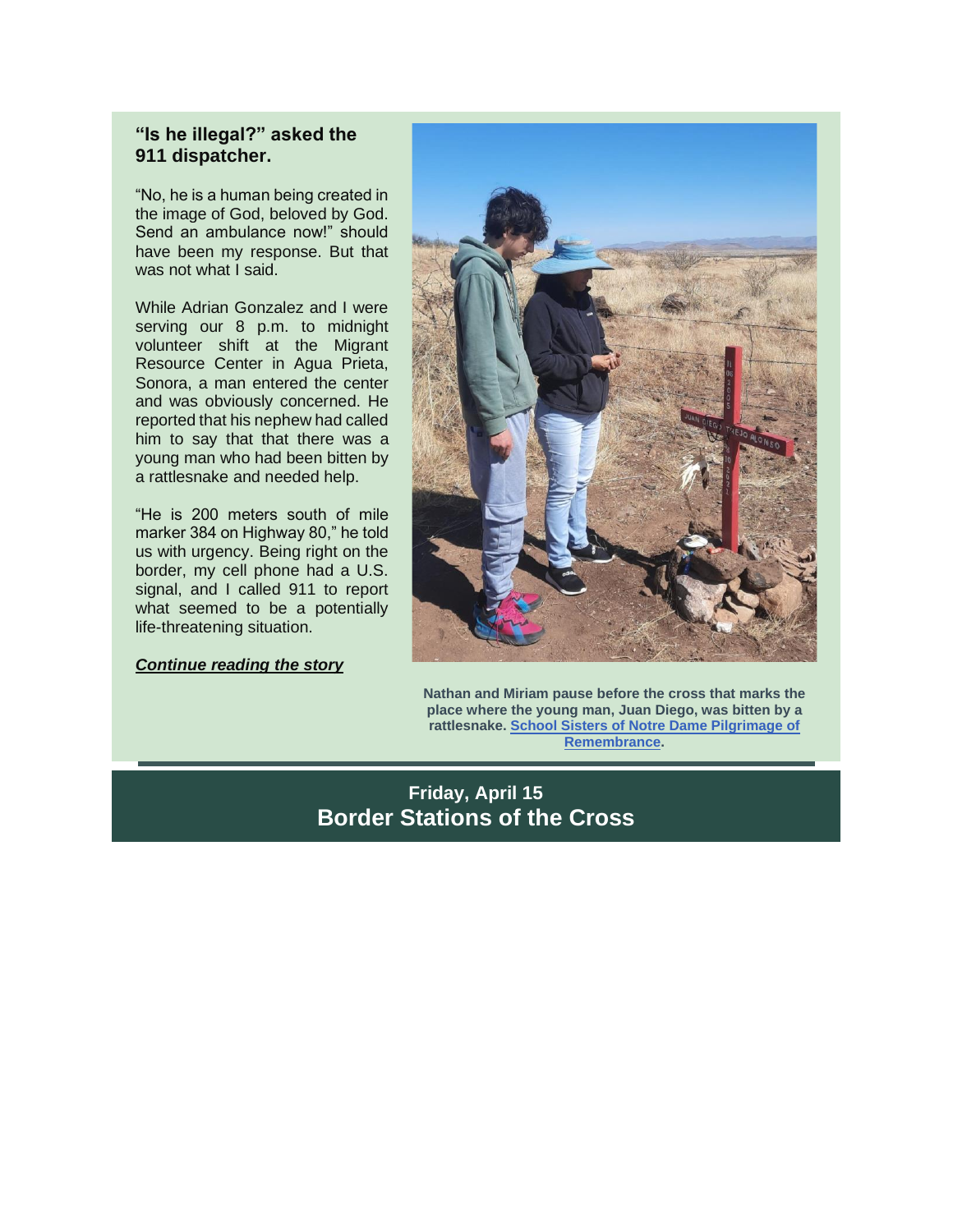

Friday, April 15, 2022 Viernes 15 de Abril 2022

5:00 am Arizona/Sonora/Pacific Time (6am Mountain, 7am Central, 8am Eastern) **The 22nd annual Border Stations of the Cross will be held on Good Friday, April 15, 2022, beginning at 5:00am Arizona Time.**

We remember that Jesus' rejection by the powers of the world culminated in the crucifixion and that every time that we do not welcome the stranger, feed the hungry, give water to the thirsty we reject Jesus again. Our governments have increasingly chosen policies of exclusion that have led to the deaths of thousands.

**Join us as we remember, and we commit to following the way of Jesus.**

**To join the event in person:** US side participants will meet at 4:30 am at the Frontera de Cristo office 826 E. 11th Street. Mexico side participants will meet at 4:45 am at Avenida 44 and Calle Internacional.

**This event will be live-streamed** on our [Facebook page.](https://www.facebook.com/fronteradecristo/)

### **Love Mercy, Do Justice, Order Coffee**



**Frontera de Cristo and Café Justo** developed the Coffee and Compassion program in 2020 in response to the economic downturn due to COVID and the concurrent drop in sales of Café Justo when churches stopped meeting together in person. The program has been an amazing success, and we are grateful to everyone who participates. Hundreds of families in Agua Prieta received assistance with food and other needs over the past two years because you cared.

Why not **[order some coffee today](https://fronteradecristo.networkforgood.com/events/40433-coffee-and-compassion-2-pound-minimum-purchase)**? You will enjoy delicious 100% organic coffee cultivated, roasted, and shipped by the Café Justo cooperative. To order by mail instead of online, just download **[this form](https://files.constantcontact.com/a8e9d04e001/fb1ea307-0bc7-437c-ab0a-14e1ad1fe260.pdf)**.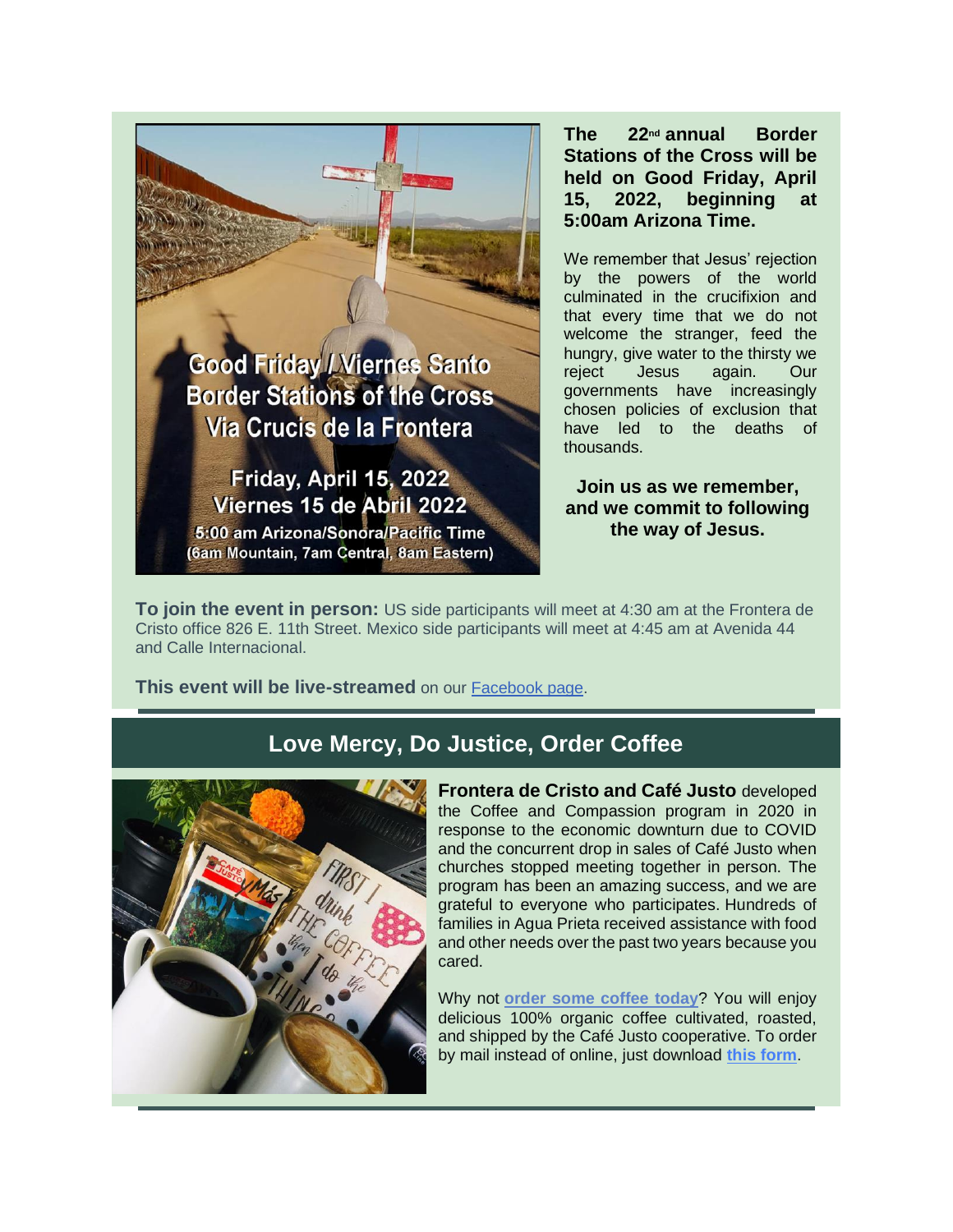# **Coffee, Conversation, & Compassion More Conversations** First Thursdays at 4pm (AZ/Sonora)

## Thursday/ jueves, April 7 de abril, 4:00pm AZ Time

(4pm Pacific, 5pm Mountain, 6pm Central, 7pm Eastern)

# **Freeing Congregational Mission:**



**A Practical Vision** for Companionship, **Cultural Humility,** and Co-Development



A book study with Rev. Dr. Hunter Farrell, **Pittsburgh Theological Seminary** 

Support your local bookstore by ordering Dr. Farrell's book from bookshop.org, or order on Amazon.com

### **Join the conversations by Zoom:** <https://us02web.zoom.us/j/88683455600>

**May 5 de mayo Coffee, Migration and Faith** Café Justo: 20 Years of Responding to Root Causes of **Migration** 

**June 2 de junio Choosing Welcome in the Face of Rejection:** Migration in the Borderlands

**July 7 de julio The Border as a Place of Encounter:** Life and Faith of Frontera de Cristo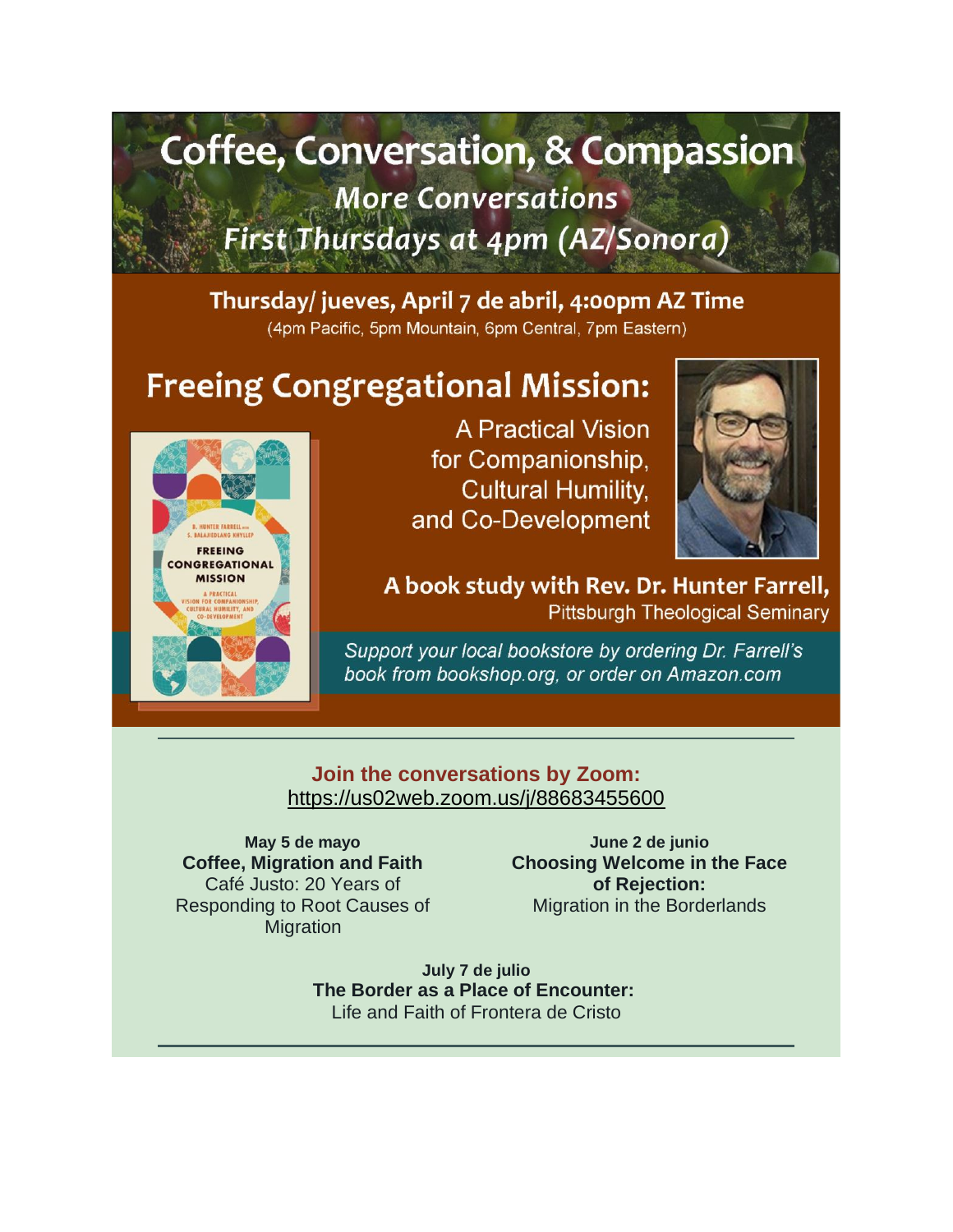

*Chiapas, Here I Come!* Everyone who participates in at least one of our Thursday "conversations" between now and July 7 will have their name entered into a raffle for a \$700 scholarship to attend our Border-to-Border Delegation to Chiapas in November (see the flyer below). Participate in two: get your name entered two times. Four? Get your name entered four times. Just one prize will be awarded, but you still have four more chances! Join us this week?

### **Save the Dates for the 20th Anniversary Celebrations of our Border-to-Border Delegation**

#### **20 Years! It's a reason to celebrate, and celebrate we will!**

#### **November 5th in Agua Prieta November 11th in Chiapas**

Save those dates and stay tuned for more information about the celebrations. To download the delegation flyer, click on the image.

To save your spot, fill out this [registration form](https://files.constantcontact.com/a8e9d04e001/8d2bfc81-913a-4226-91aa-006e1de59c1b.pdf) and mail it in with your \$200 deposit.



### **Building Relationships Across Borders With a Delicious Cup of Coffee**

**Bryce Wiebe: What Café Justo Means to Me**

### **[Donate Now](https://fronteradecristo.networkforgood.com/projects/48858-cultivating-hope-across-borders)**

**Ministry Quick Links**